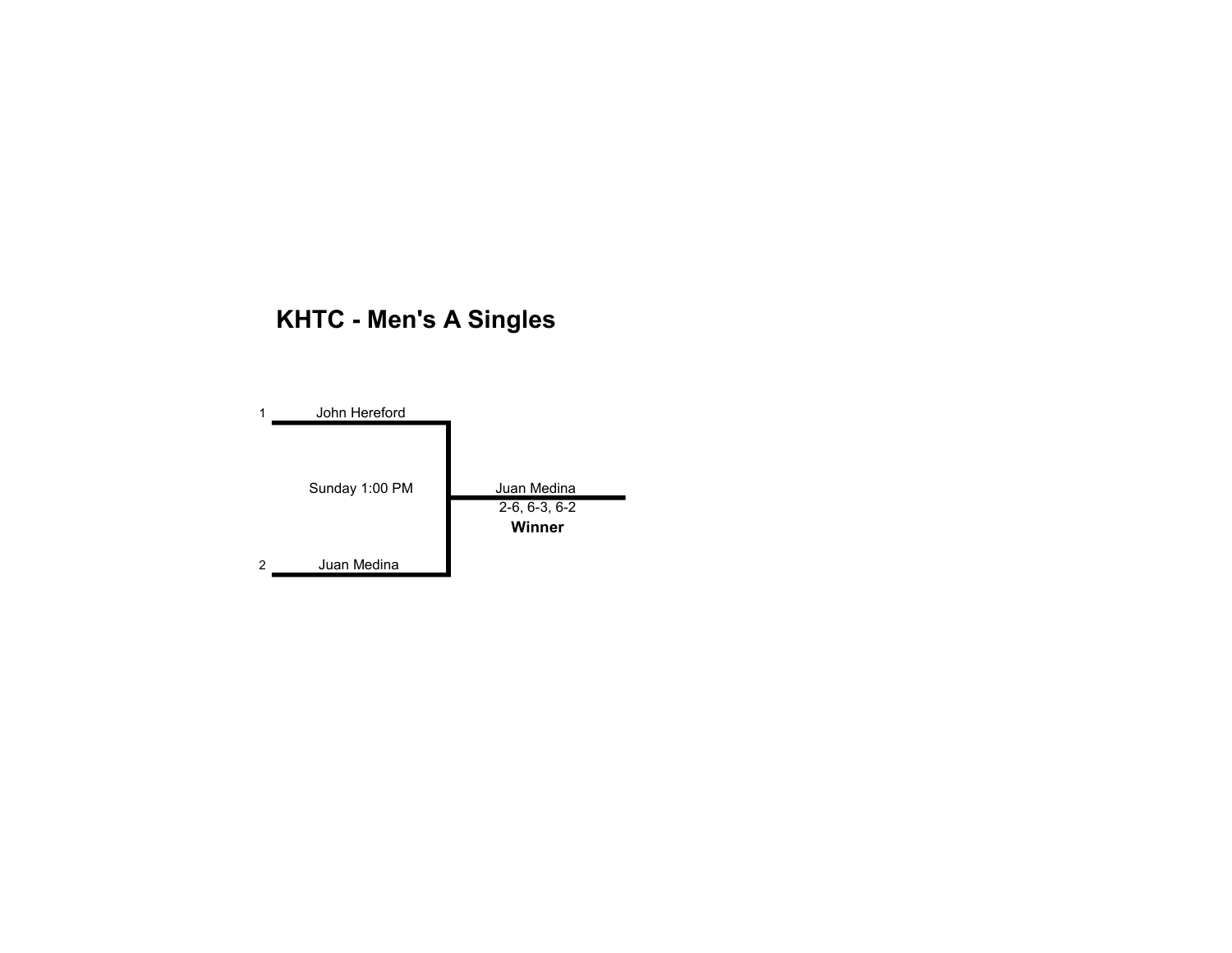# 2021 KHTC - Men's B Singles

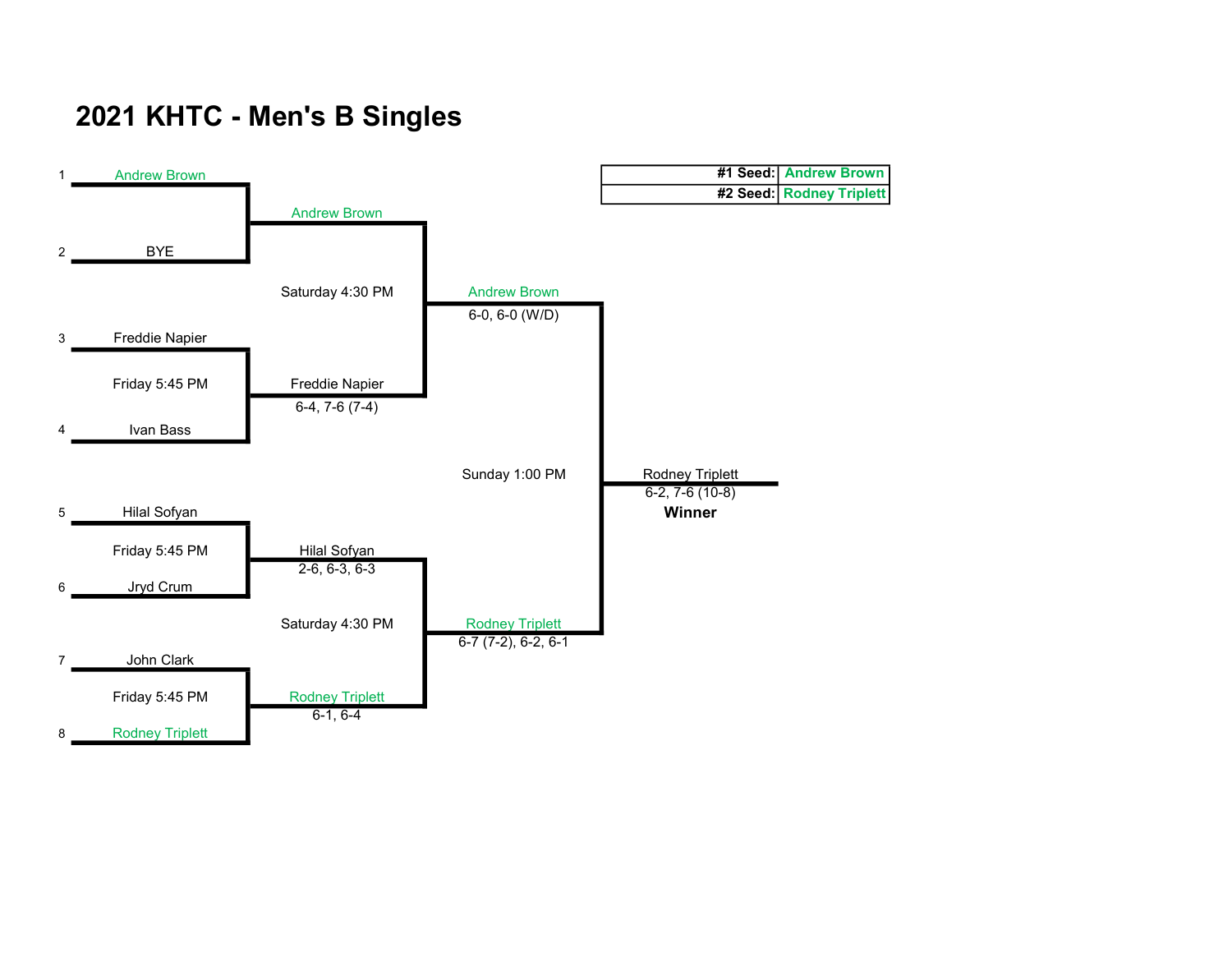### KHTC - Men's 50+ Singles

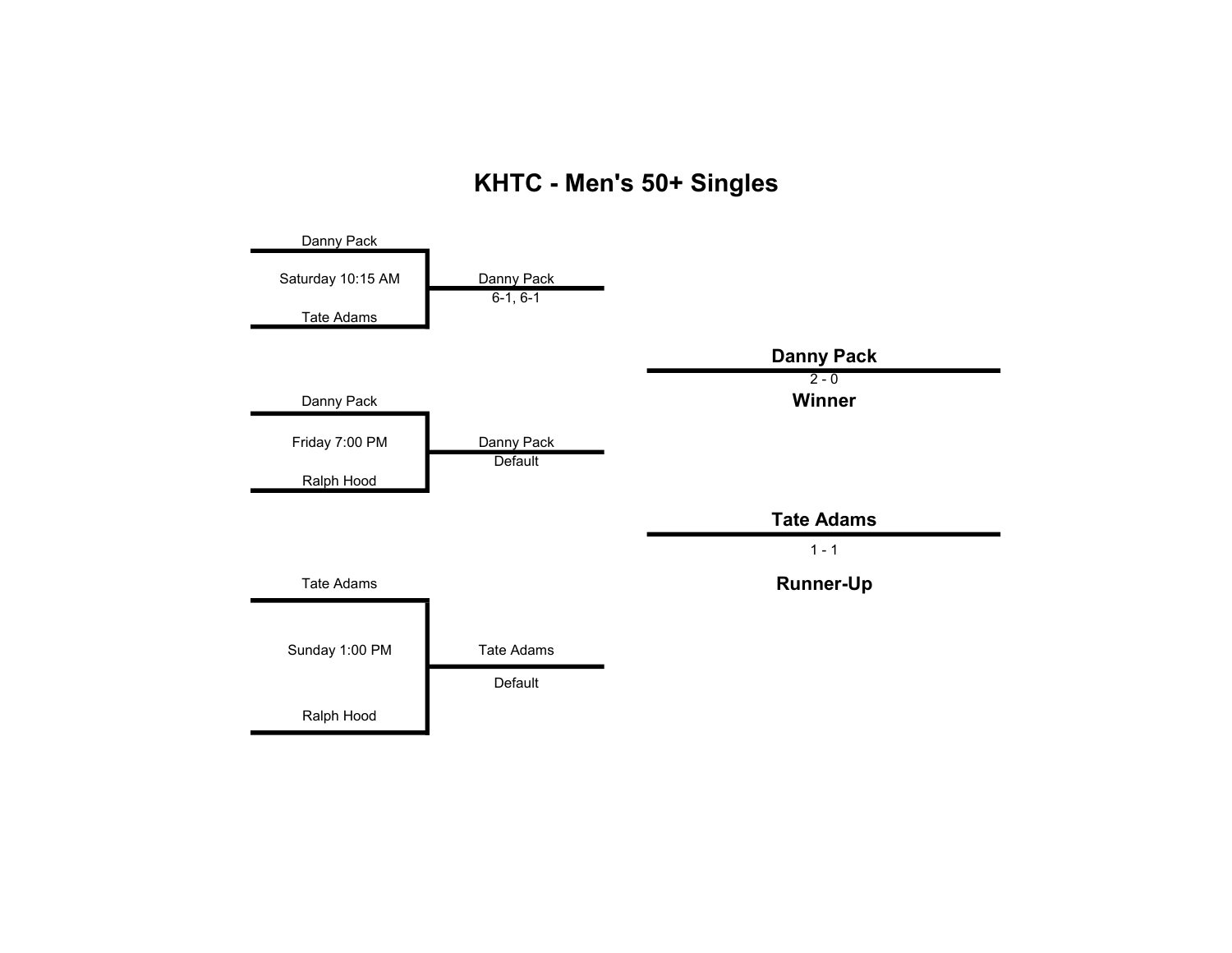### KHTC - Boy's 16U - Singles

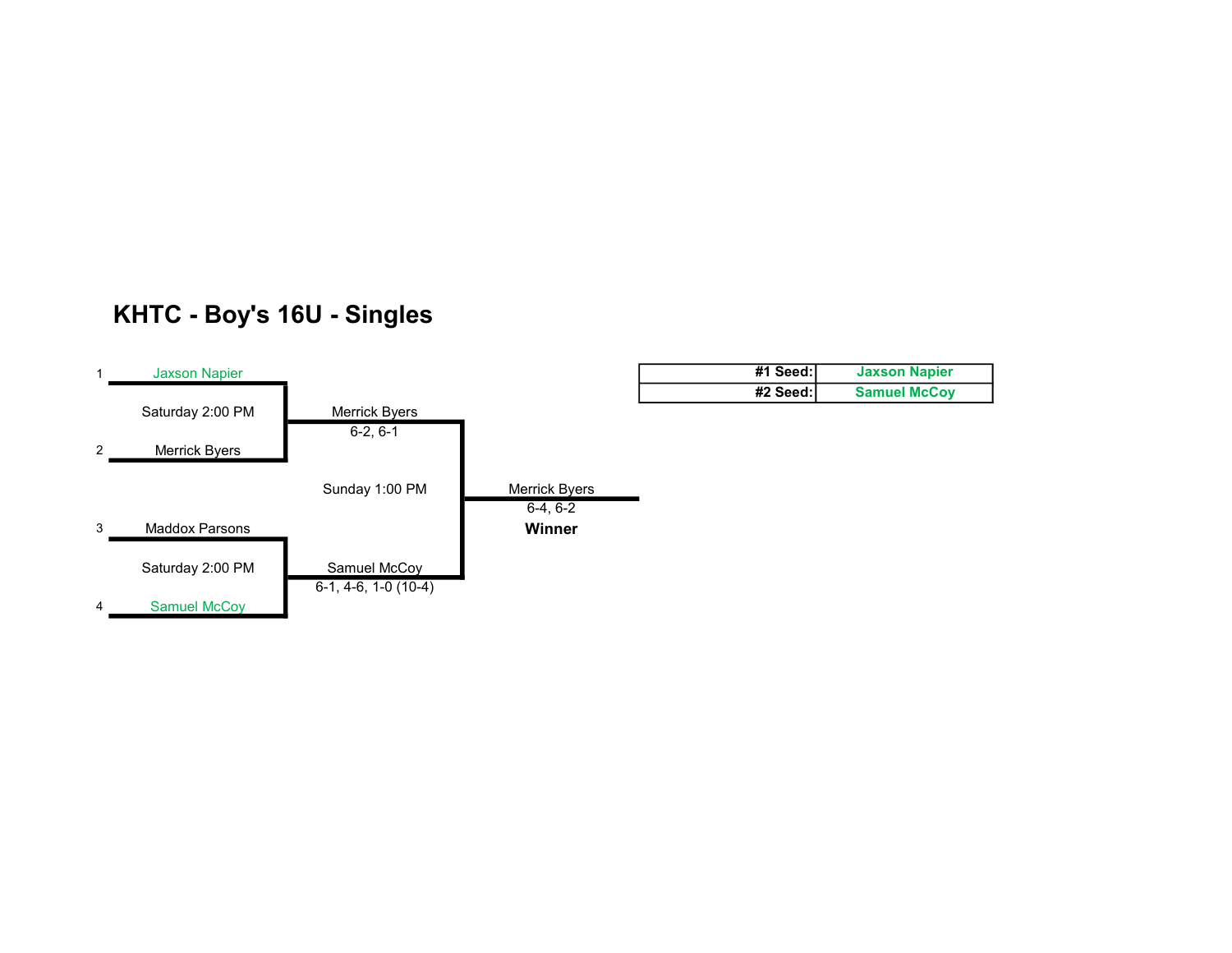#### KHTC - Boy's 18U - Singles

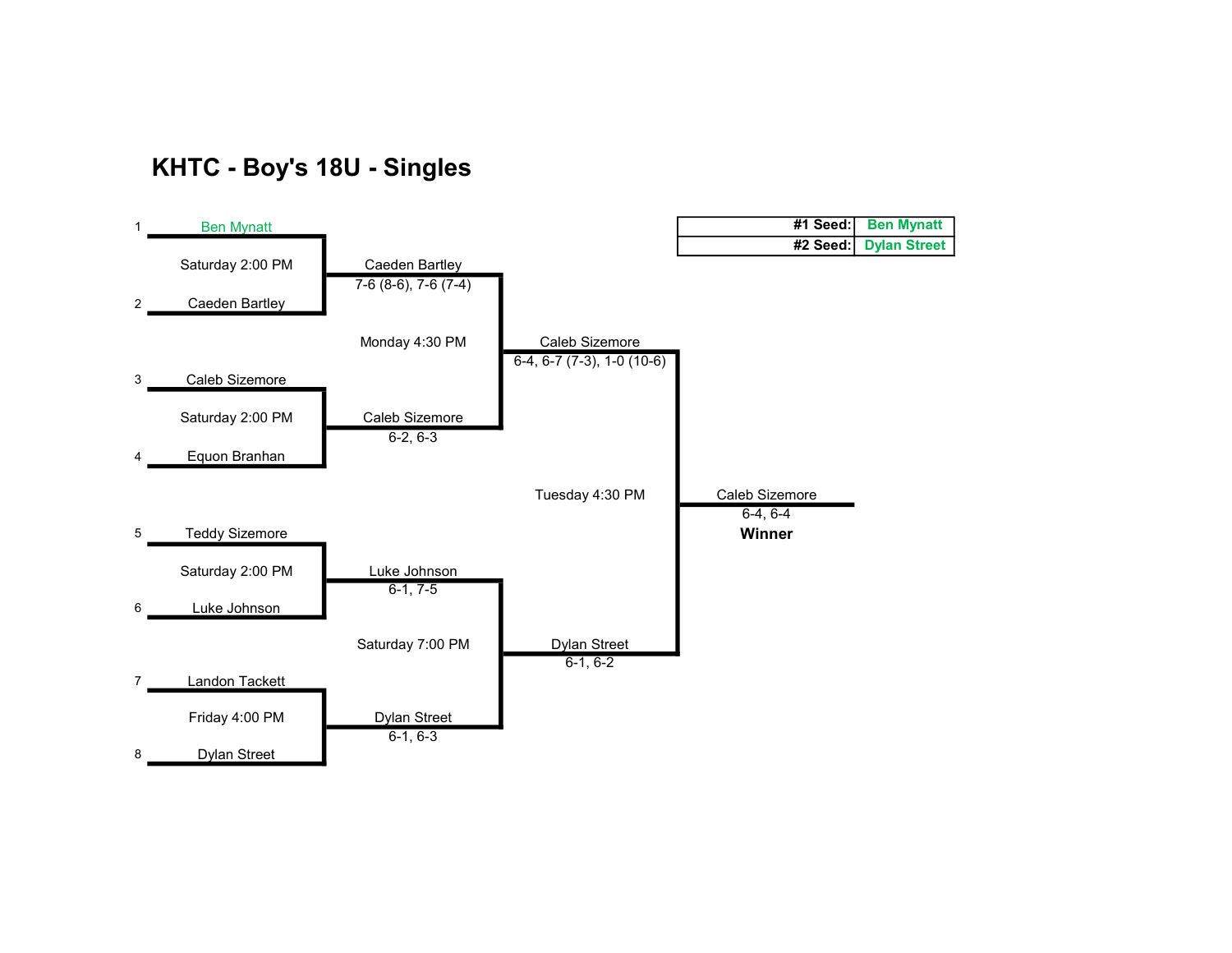#### KHTC - Men's A Doubles

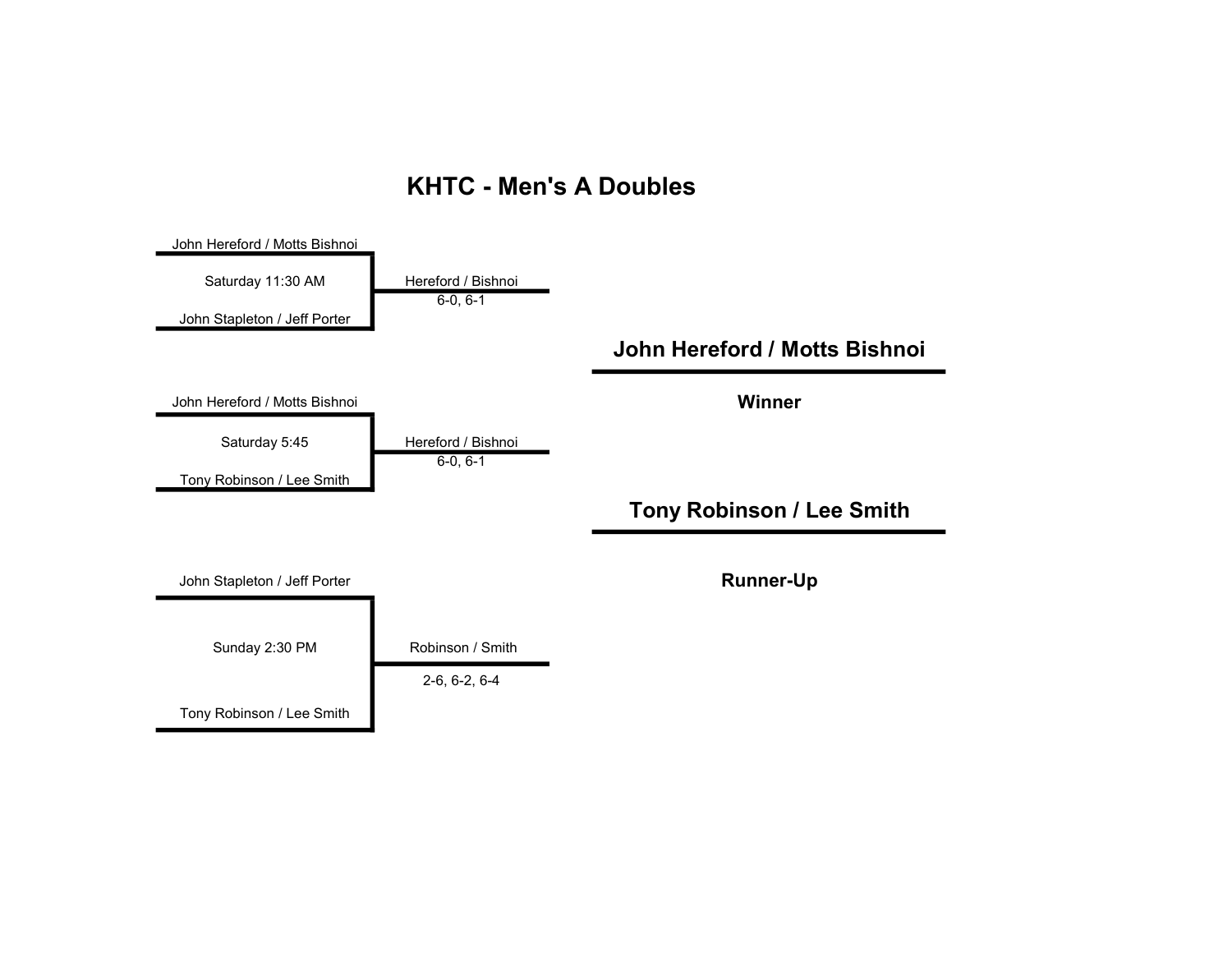#### KHTC - Men's B Doubles

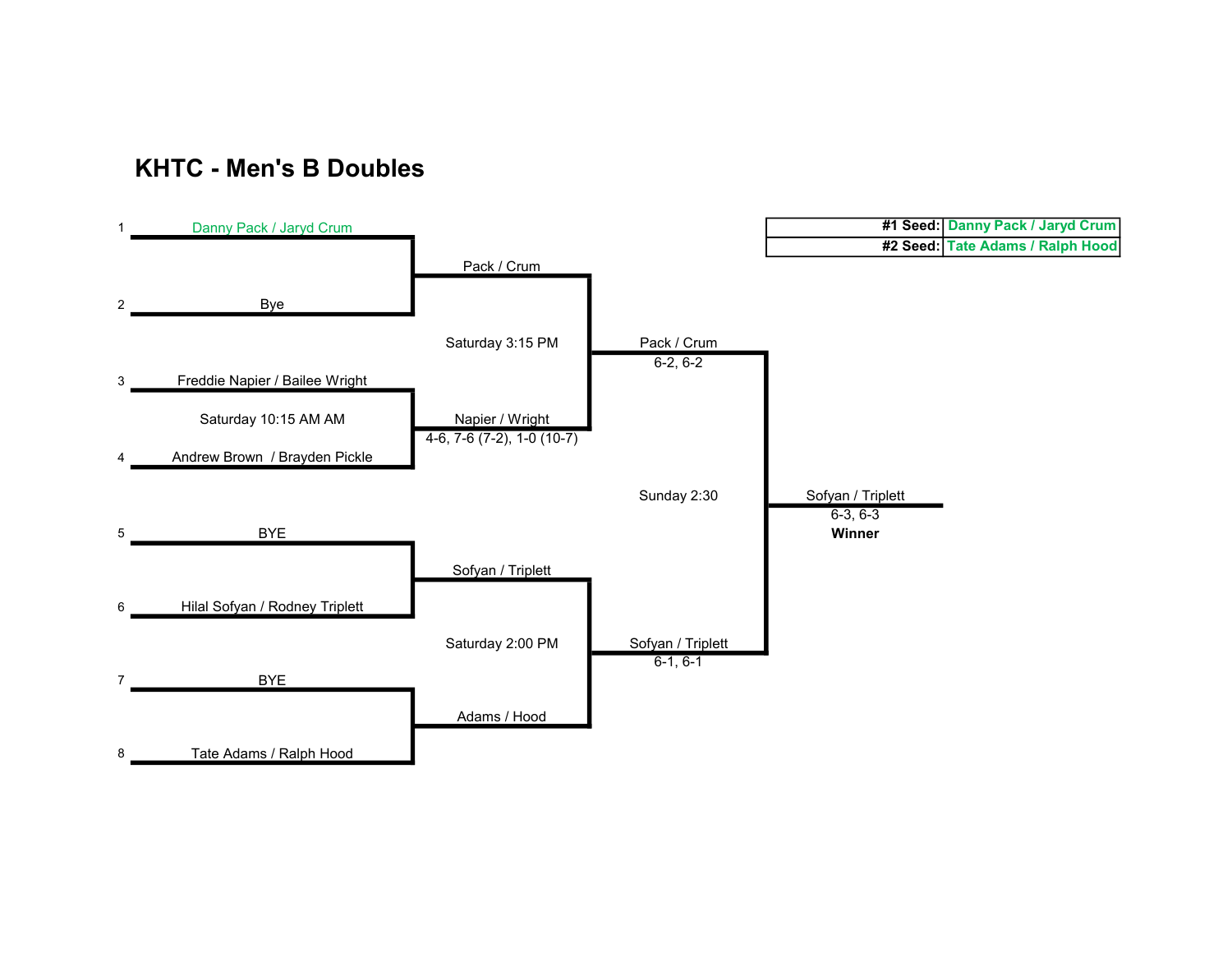#### KHTC - Men's 50+ Doubles

|   | Tony Robinson / Mots Bishnoi |                           |
|---|------------------------------|---------------------------|
|   |                              |                           |
|   | Sunday 5:30 PM               | Lee Smith / Robert Wright |
|   |                              | $6-4, 6-3$                |
|   |                              | Winner                    |
| 2 | Lee Smith / Robert Wright    |                           |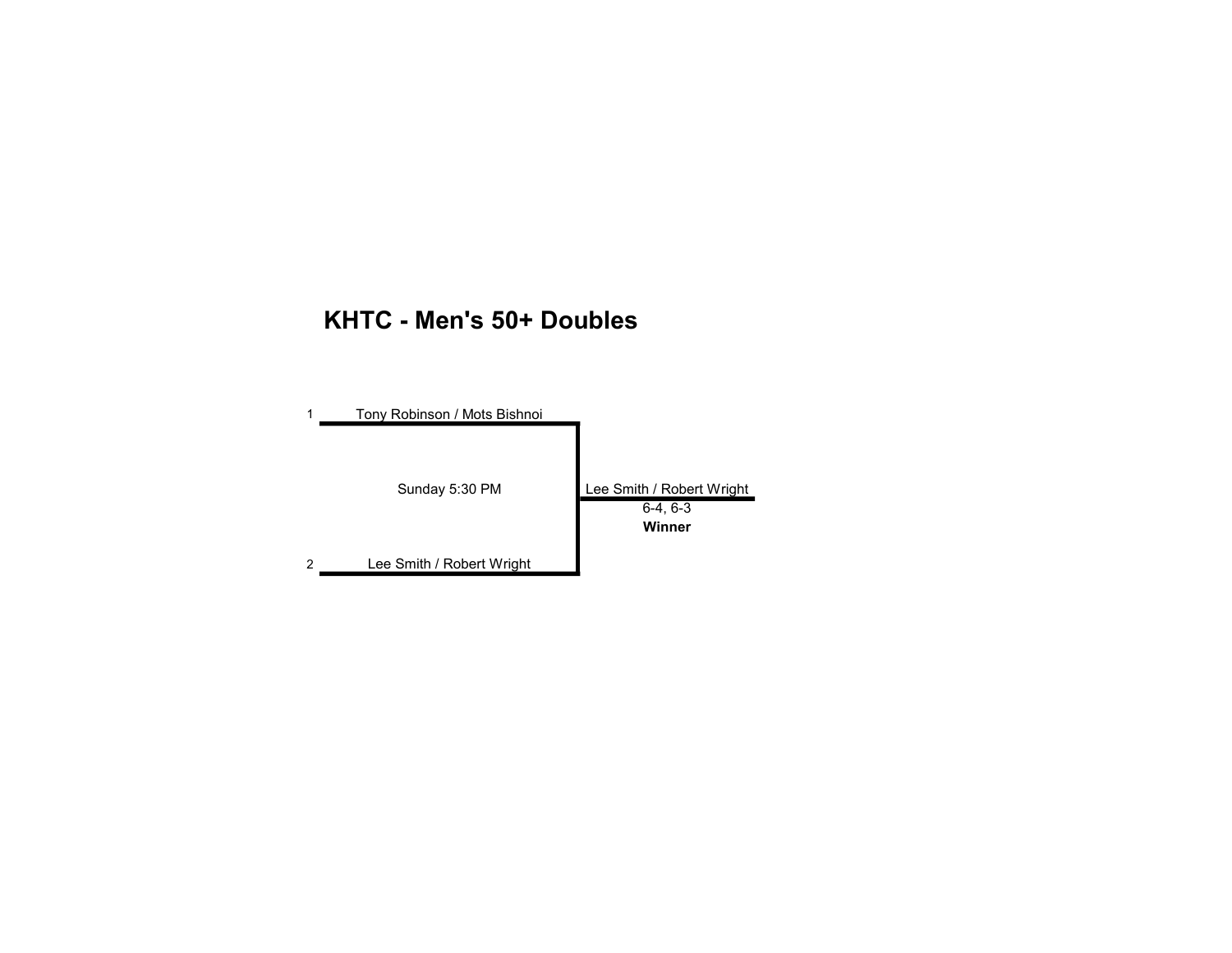# KHTC - Boy's 16U Doubles

| Samuel McCoy / Merrick Byers    |                                                      |
|---------------------------------|------------------------------------------------------|
| Saturday 7:00 PM                | Samuel McCoy / Merrick Byers<br>$6-2, 6-2$<br>Winner |
| Landon Tackett / Maddox Parsons |                                                      |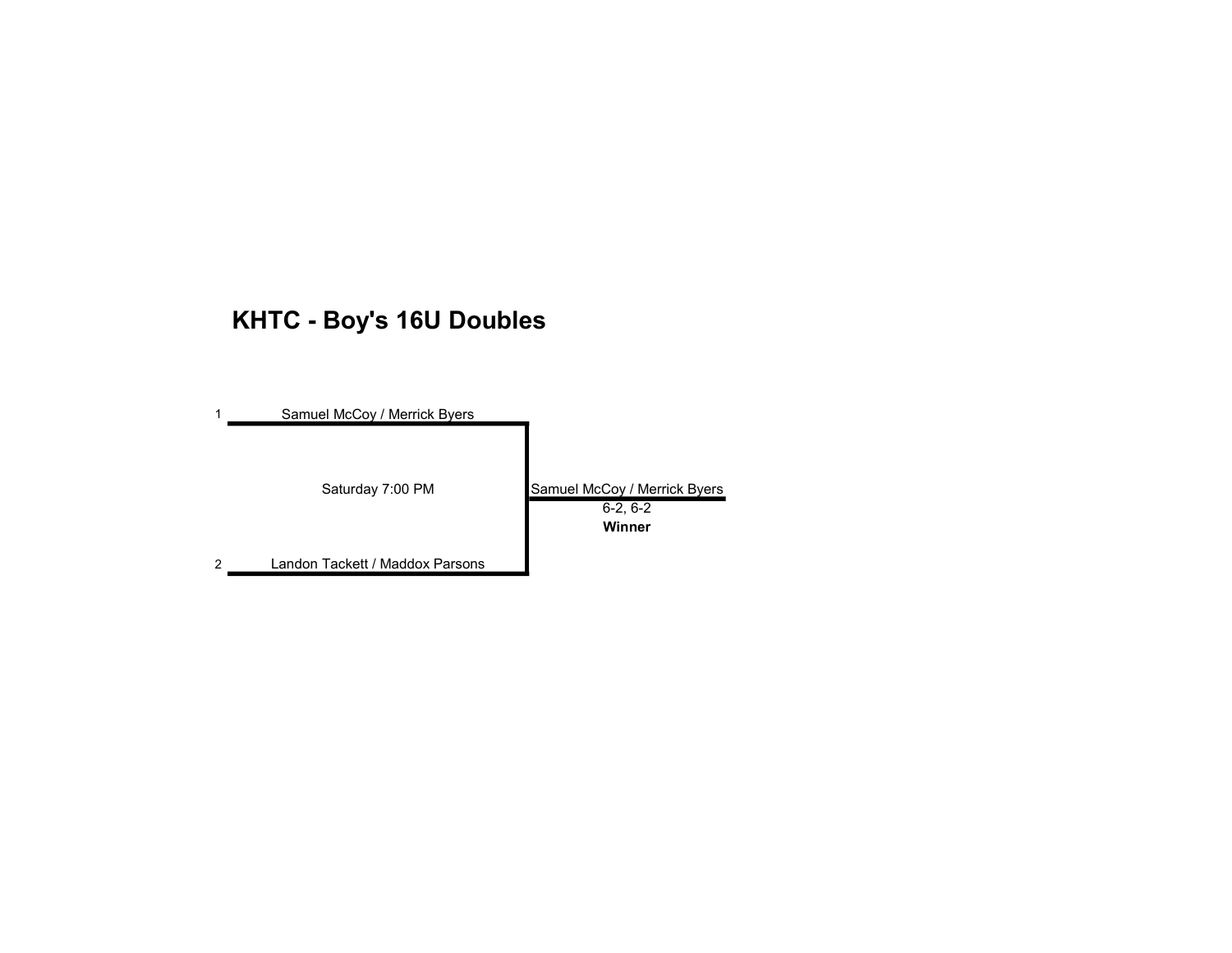#### KHTC - Boy's 18U Doubles

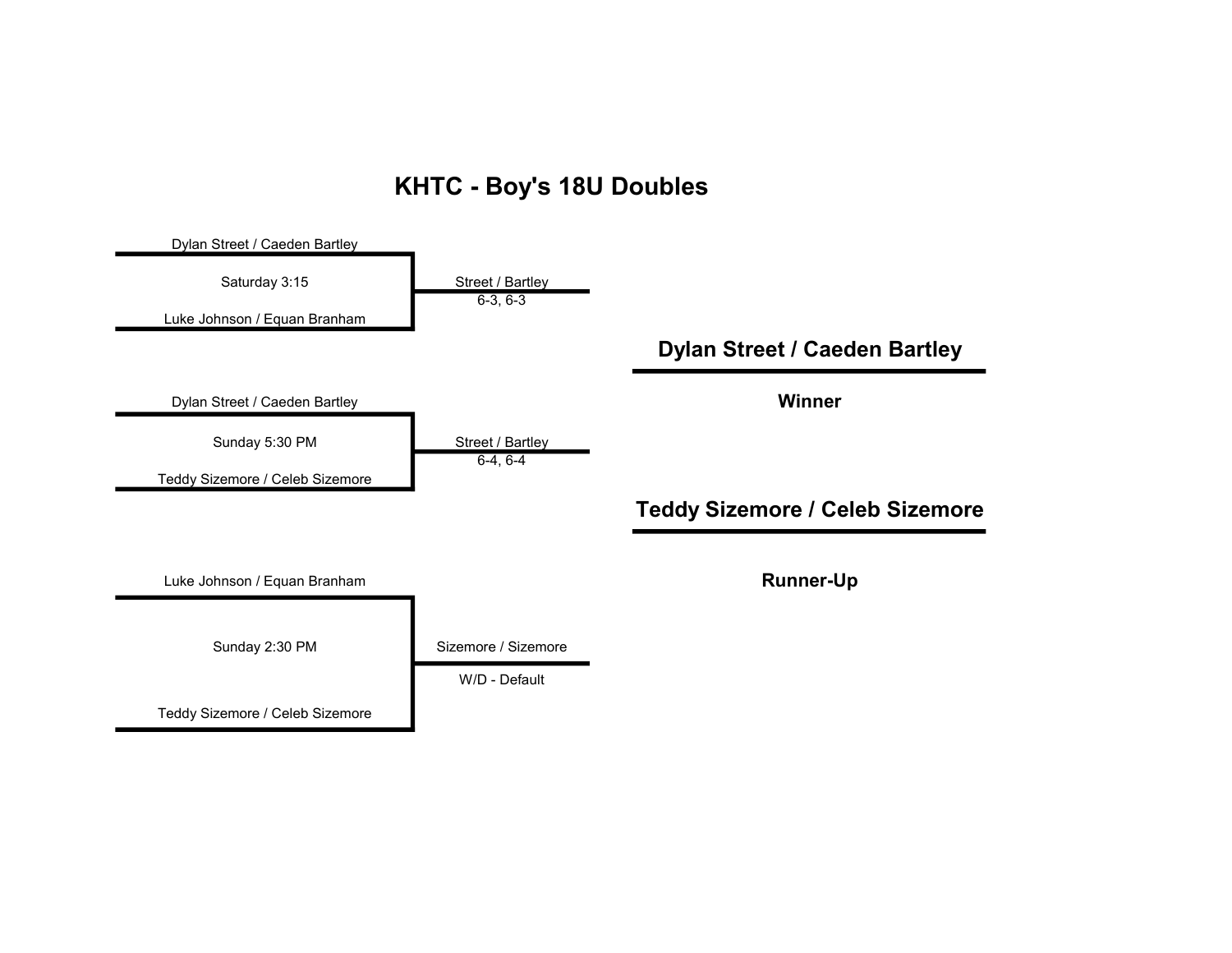# KHTC - Wood Racquet Doubles

|   | Robert Wright / Lee Smith    |                                                   |
|---|------------------------------|---------------------------------------------------|
|   | Friday 5:45 PM               | Robert Wright / Lee Smith<br>$6-4, 6-3$<br>Winner |
| 2 | Mots Bishnoi / Tony Robinson |                                                   |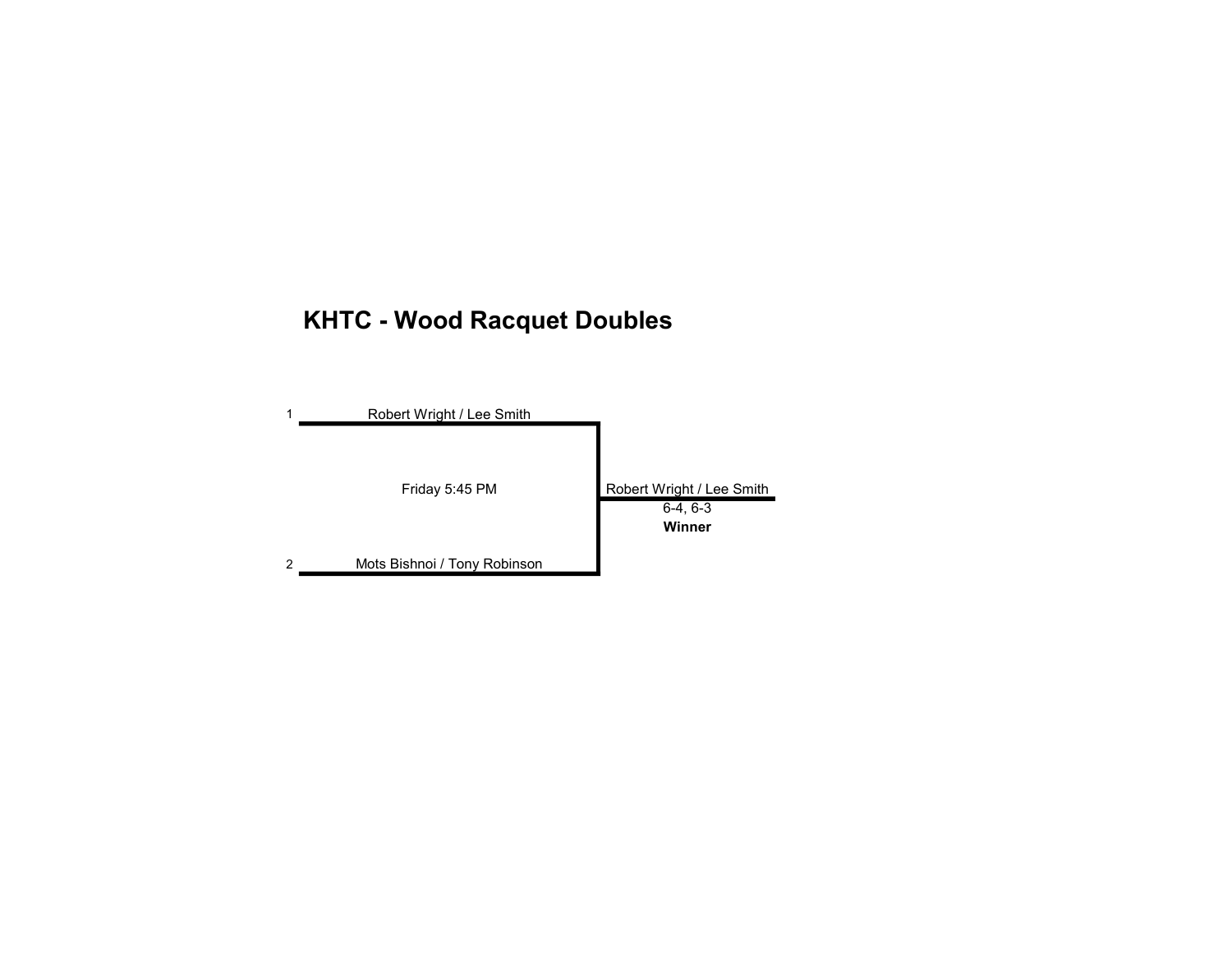#### KHTC - Women's A Singles

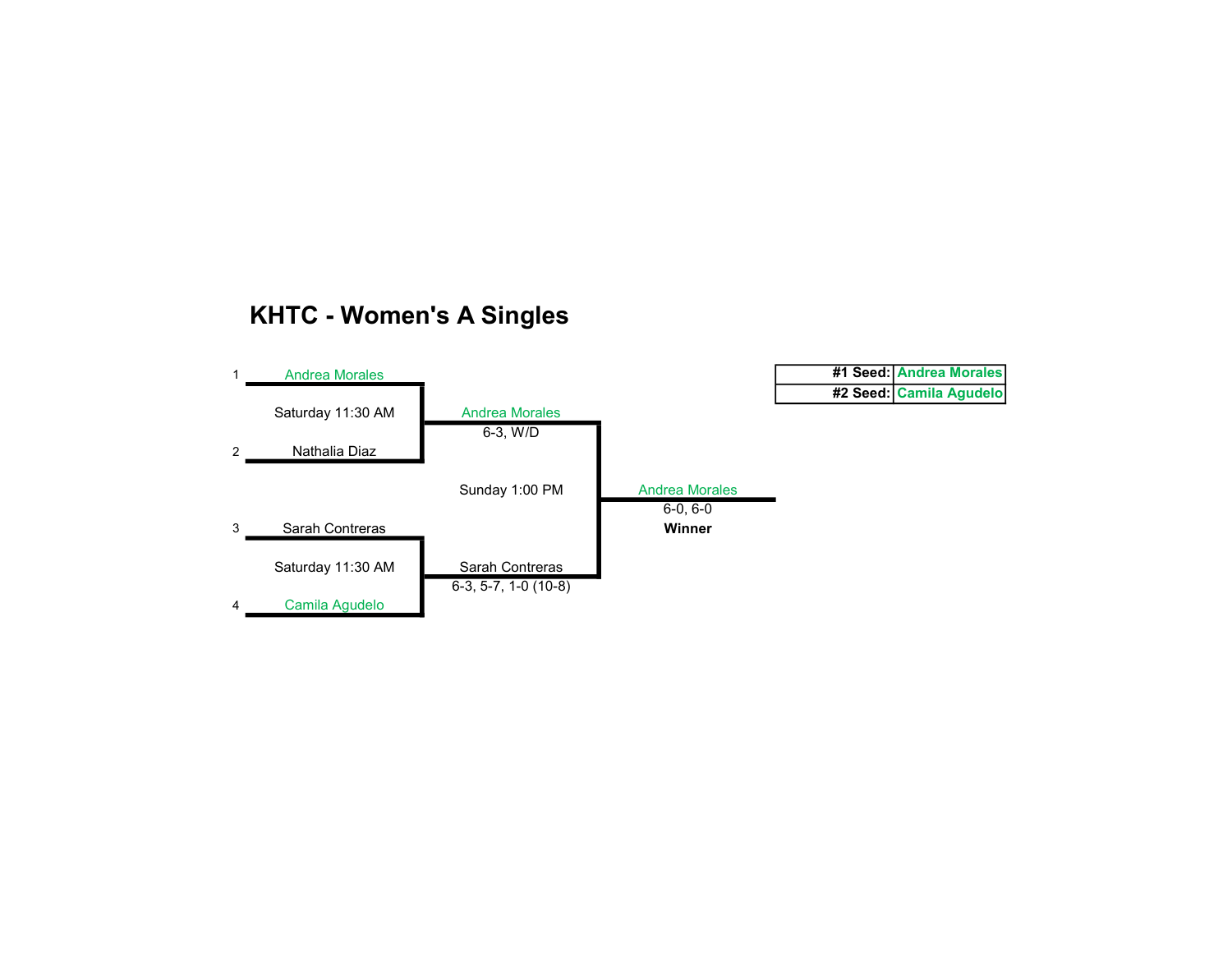# KHTC - Women's B Singles

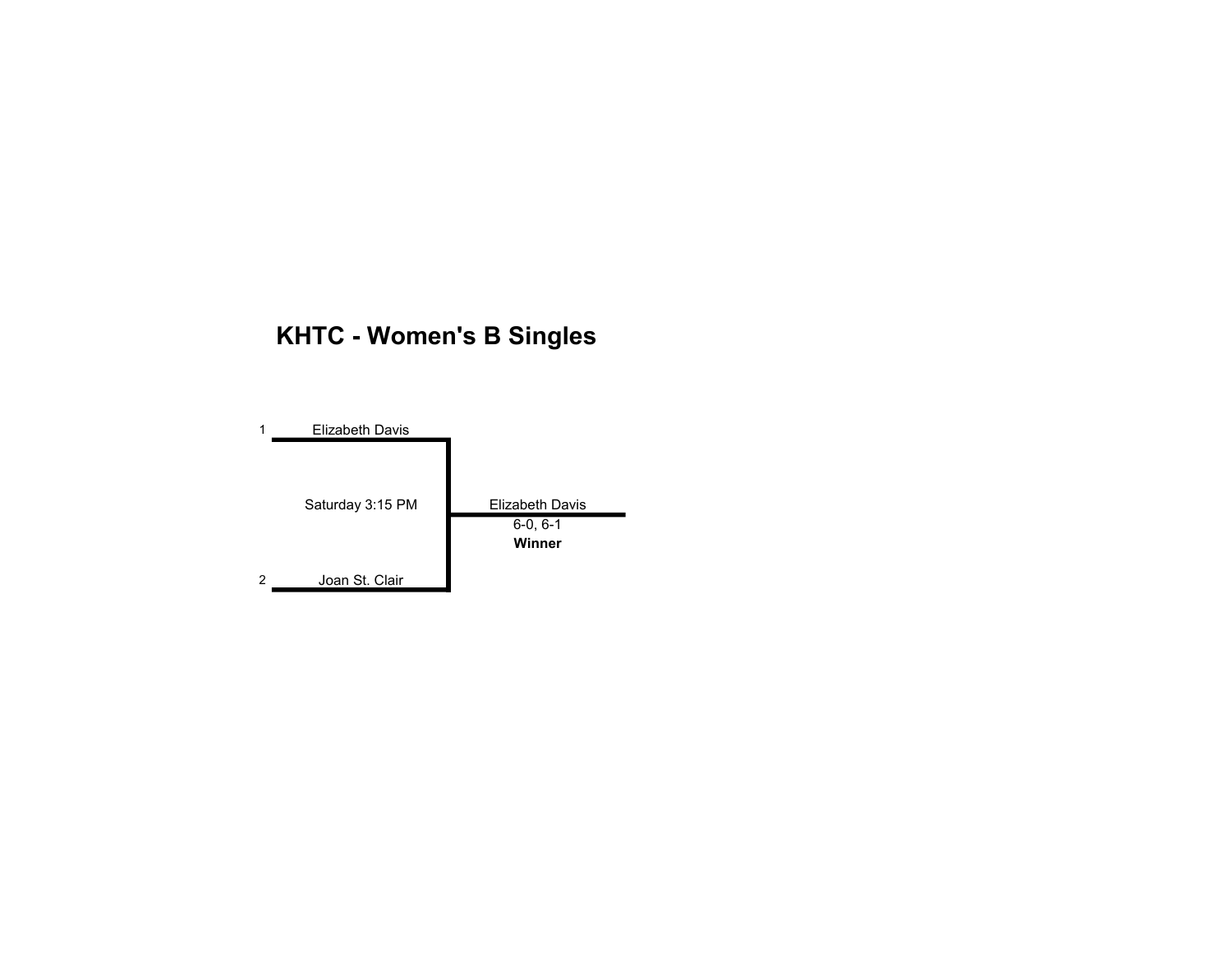### KHTC - Girl's 16U Singles

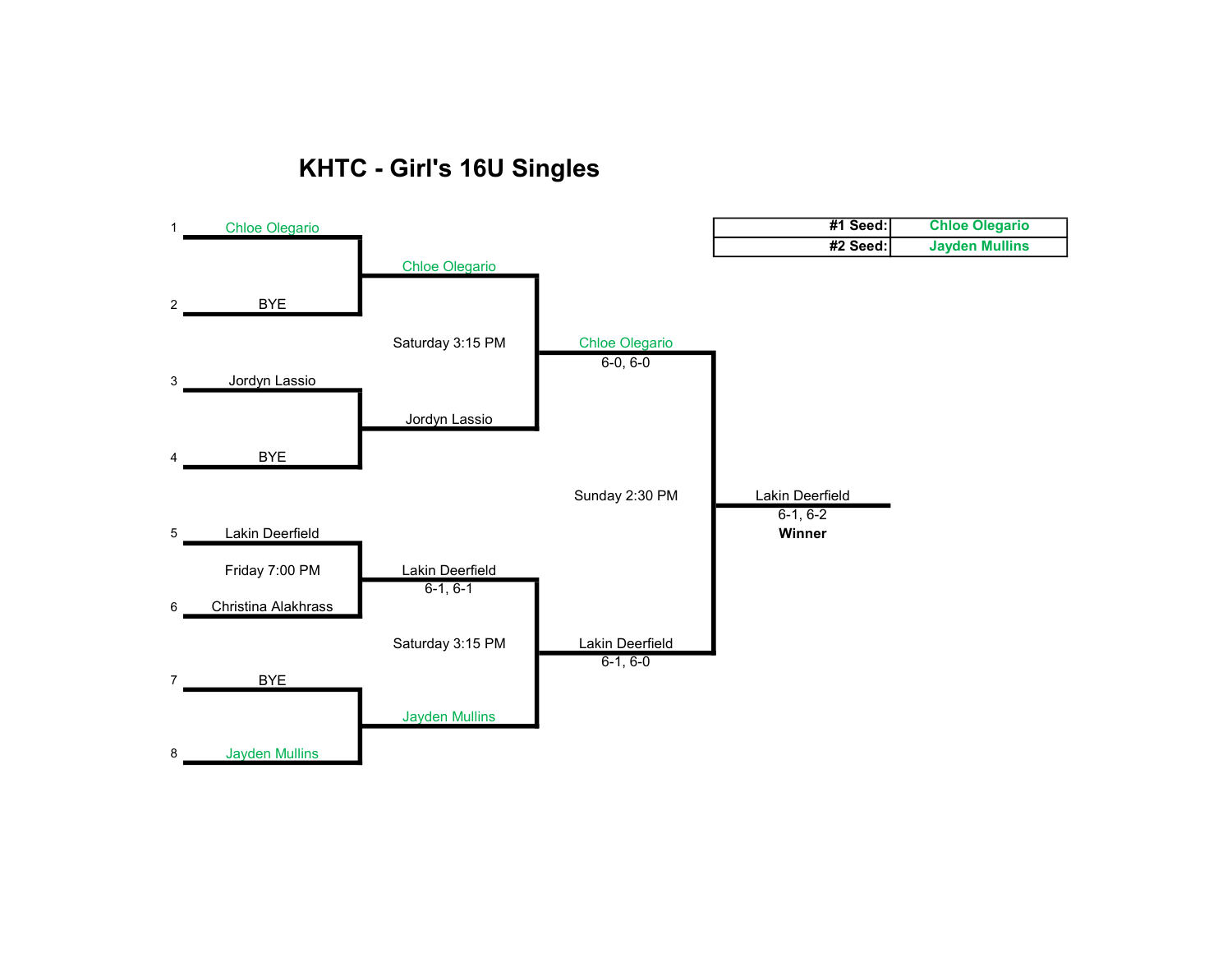# KHTC - Girl's 18U Singles

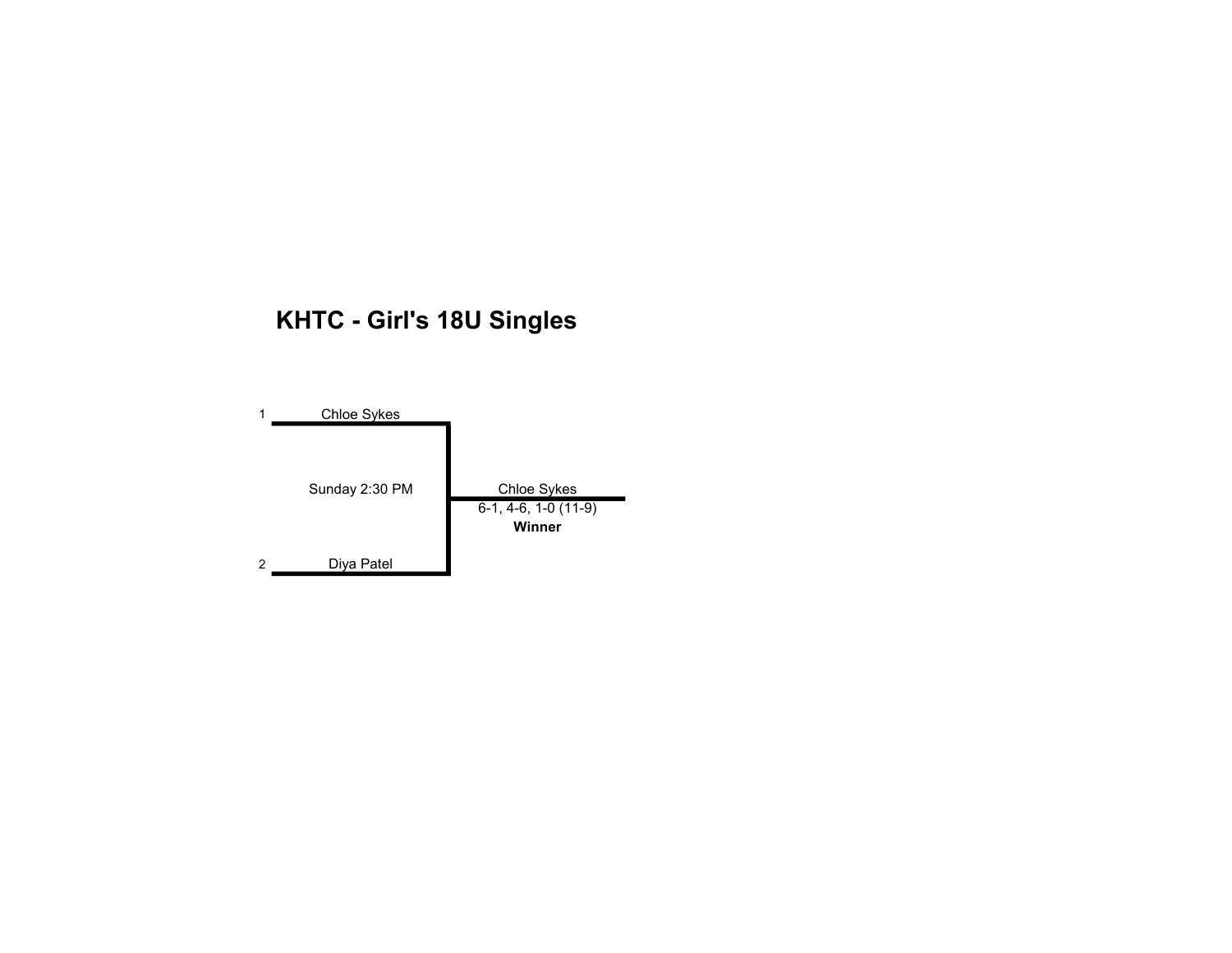### KHTC - Women's A Doubles

|   | Camila Agudelo / Nathalia Diaz   |                                                          |
|---|----------------------------------|----------------------------------------------------------|
|   | Friday 5:45 PM                   | Andrea Morales / Sarah Contreras<br>$6-4, 6-4$<br>Winner |
| 2 | Andrea Morales / Sarah Contreras |                                                          |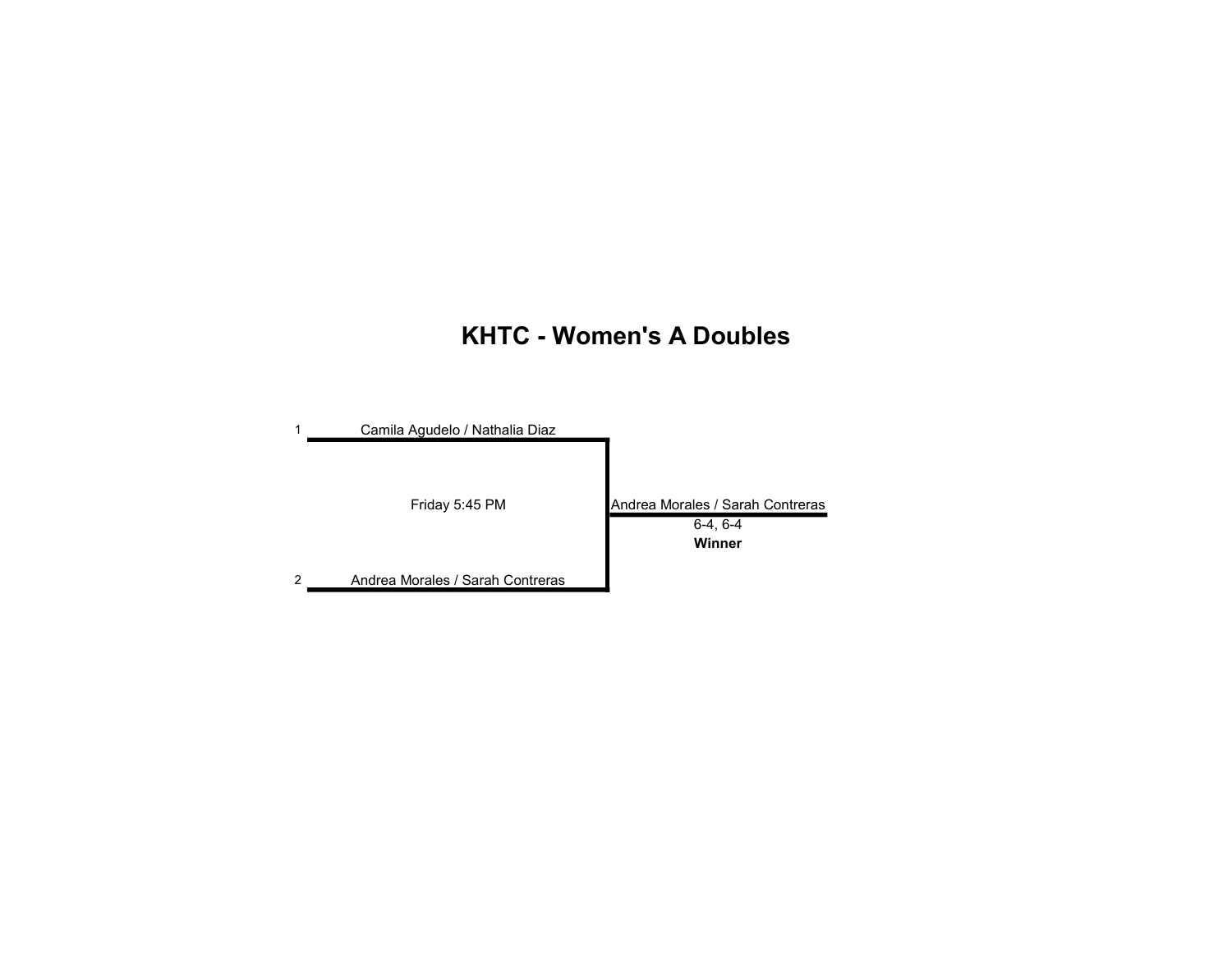#### KHTC - Women's C Doubles

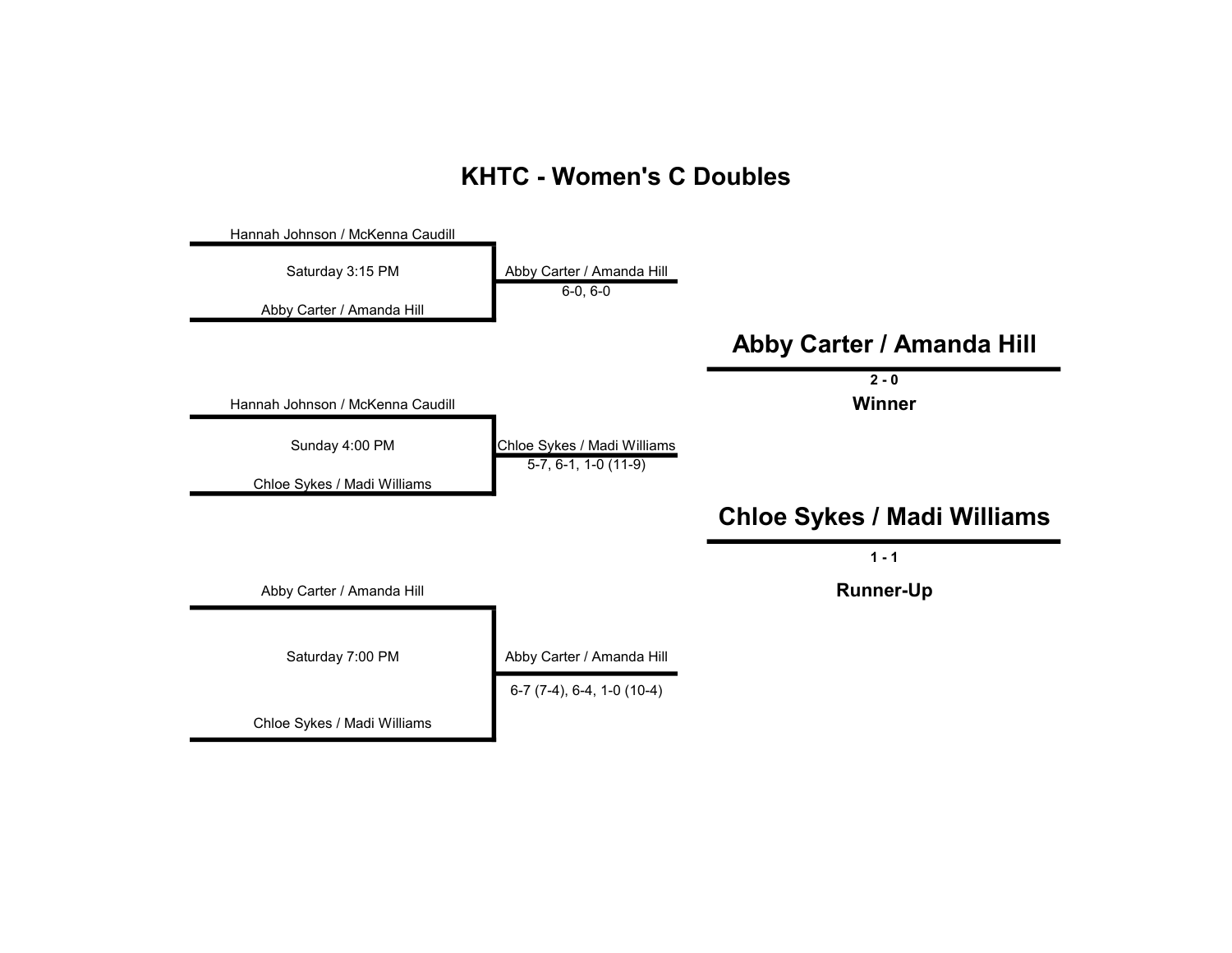#### KHTC - Mx A Doubles

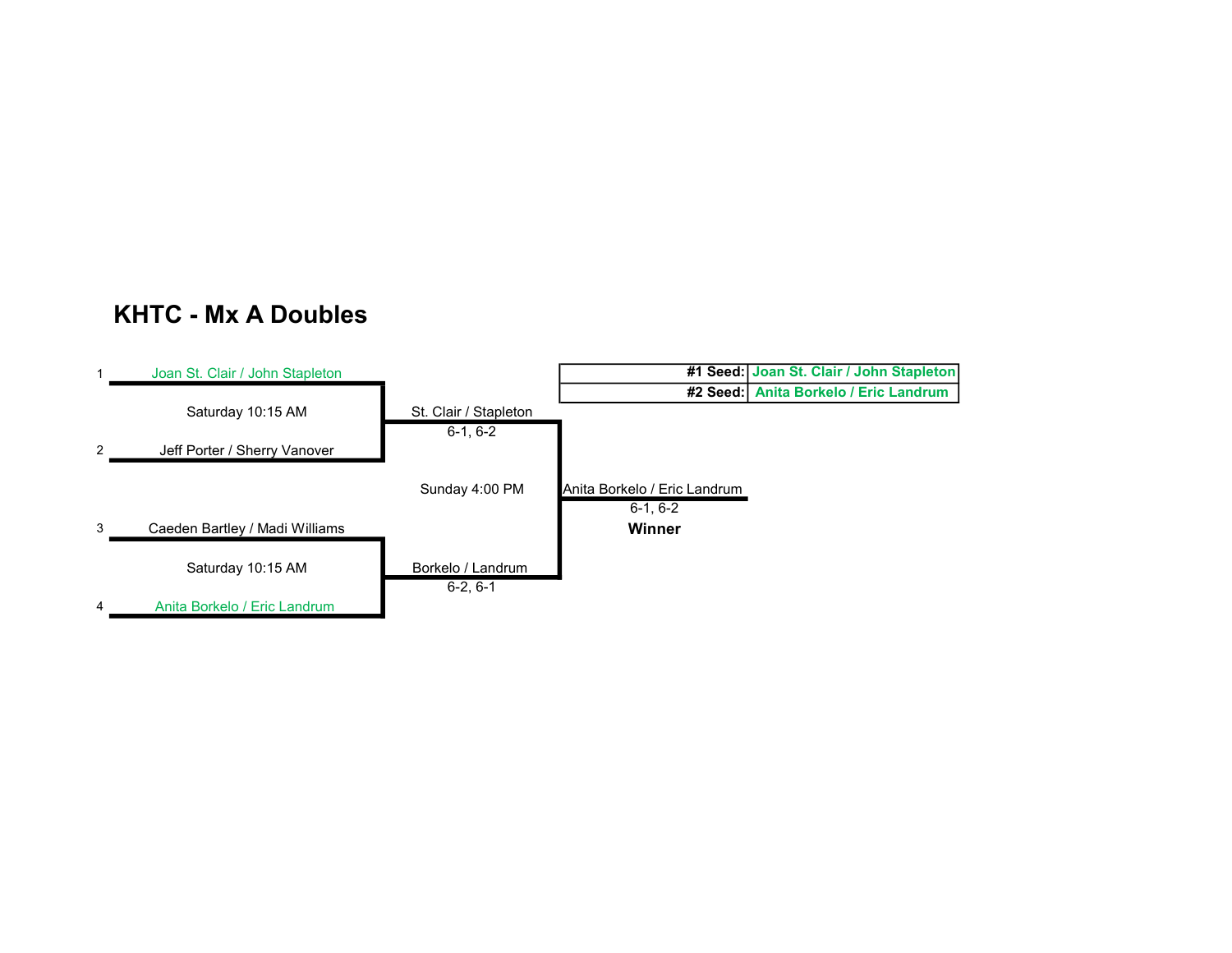#### KHTC - MxD B Doubles

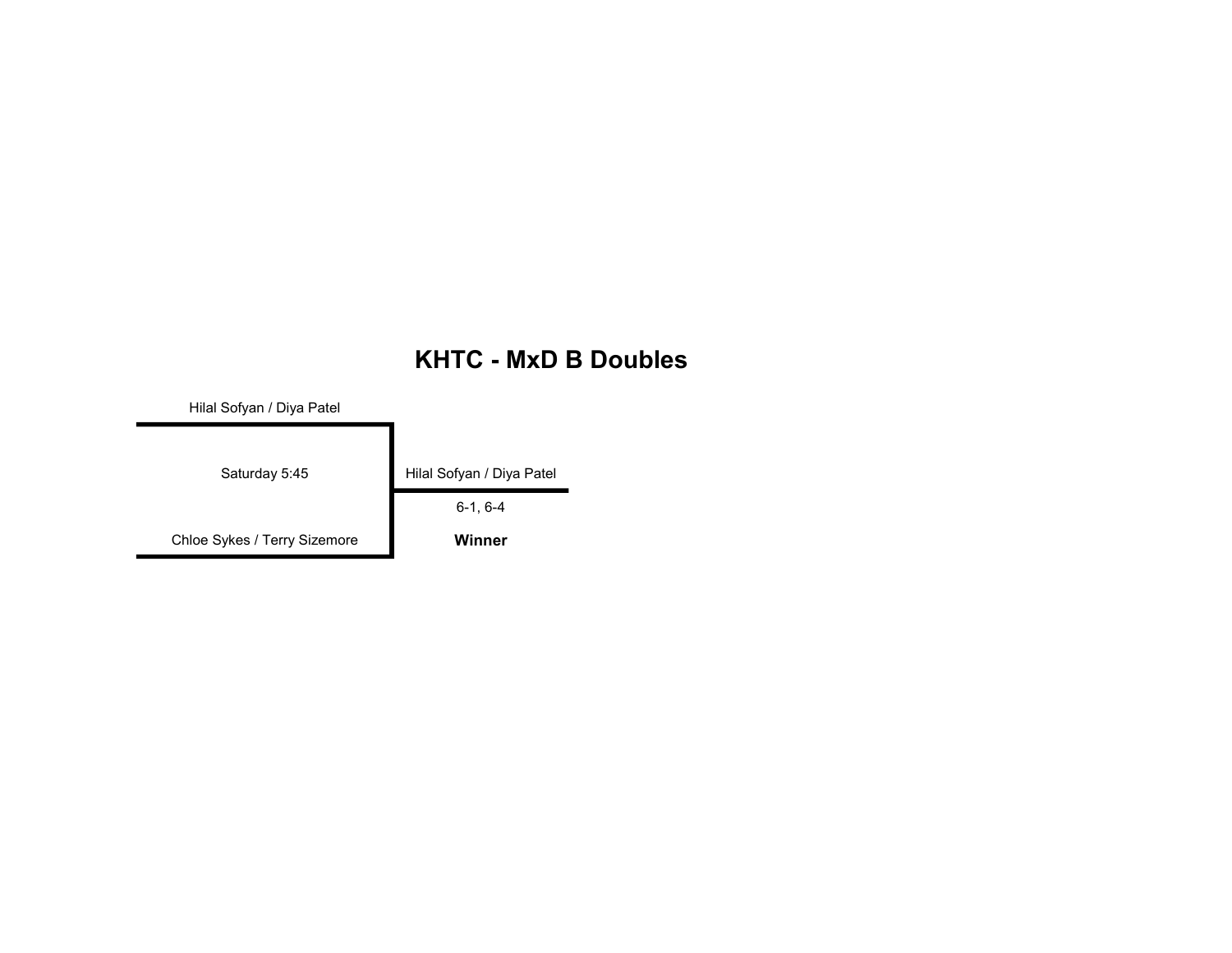#### KHTC - Mx C Doubles